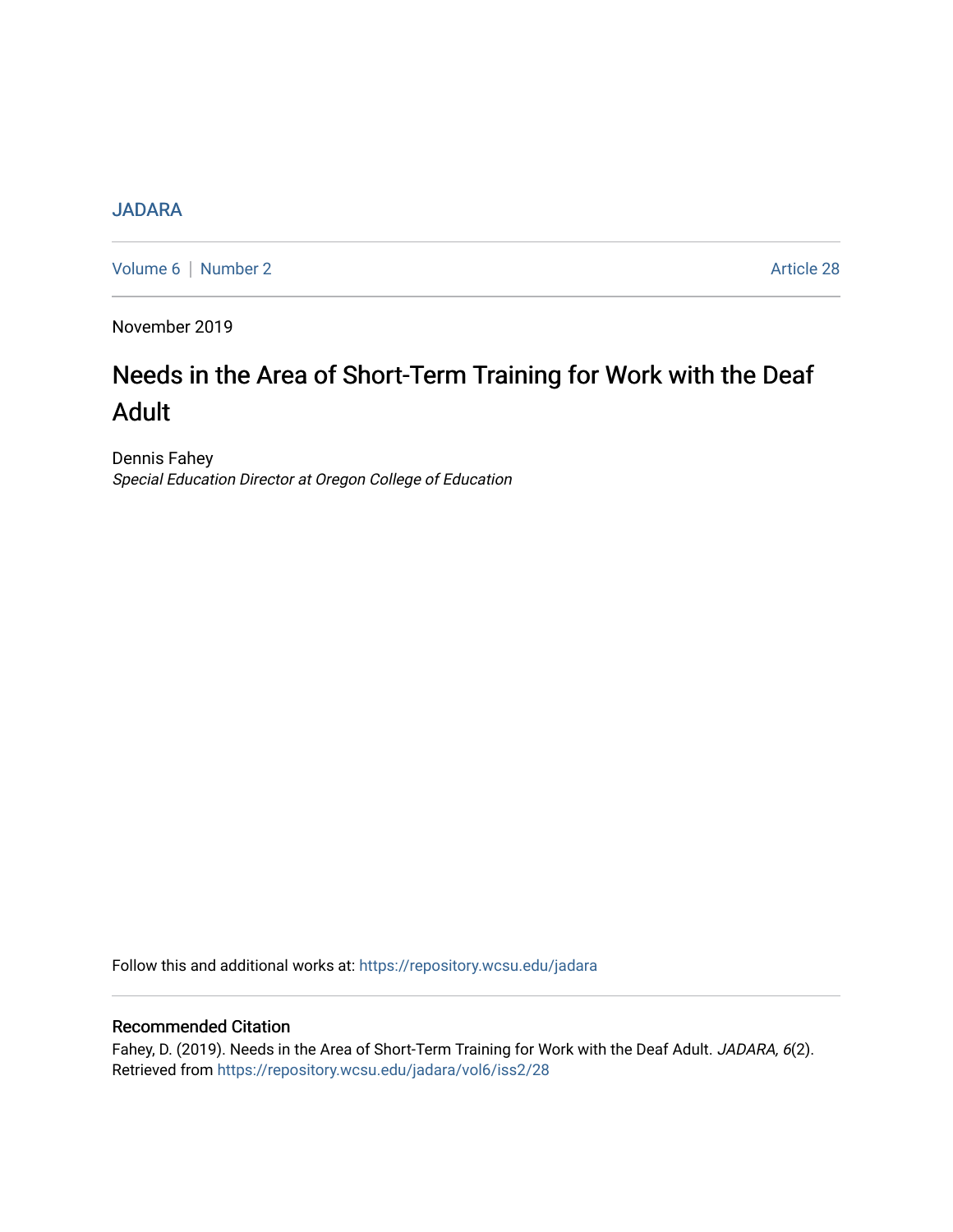# NEEDS IN THE AREA OF SHORT-TERM TRAINING FOR WORK WITH THE ADULT DEAF

#### By DENNIS FAHEY, Director, Special Education, Oregon College of Education

The Oregon College of Education training program for counselors working with the deaf is designed to meet the particular needs of vocational counselors and other professional personnel who work with profoundly deaf adults. The special problems of deafness are examined, communication skills developed, and specific techniques for counseling presented. Each training program is of one month duration and allows the trainee to earn nine quarter hours of graduate credit. During the month, opportunities for close association with deaf persons are provided. The trainees may elect to live with deaf families in homes of convenient proximity to the college.

The urgent need for professional personnel who have been adequately trained to work with deaf clients is recognized nationally. Numerous conferences have been held in many areas of the country in which this need has been stressed.

The pervasive nation-wide condition of under-employment and un employment of deaf persons is prima-facie evidence of inadequacy of the availability of effective vocational counseling services for the deaf.

This condition has become more serious with the advent of automation and technological developments in industry, which have resulted in the elimination of many of the unskilled and semi-skilled jobs traditionally performed by deaf persons.

A review of the statistical data collected in the course of a research project in Oregon (Oregon Vocational Research Project for the Deaf, RD-2018-S, SRS) discloses that 62% of the adult deaf subjects (ages 24 to 54) who participated in the study expressed dissatisfaction with the training they have had, and with their present occupational level, and have indicated a desire for training to prepare them to perform in higher level jobs. Of these persons, only approximately four percent have appealed to the State Division of Vocational Rehabilitation or to the State Department of Employment for assistance, and of those who have appealed to these

Ï

Ñ

٠,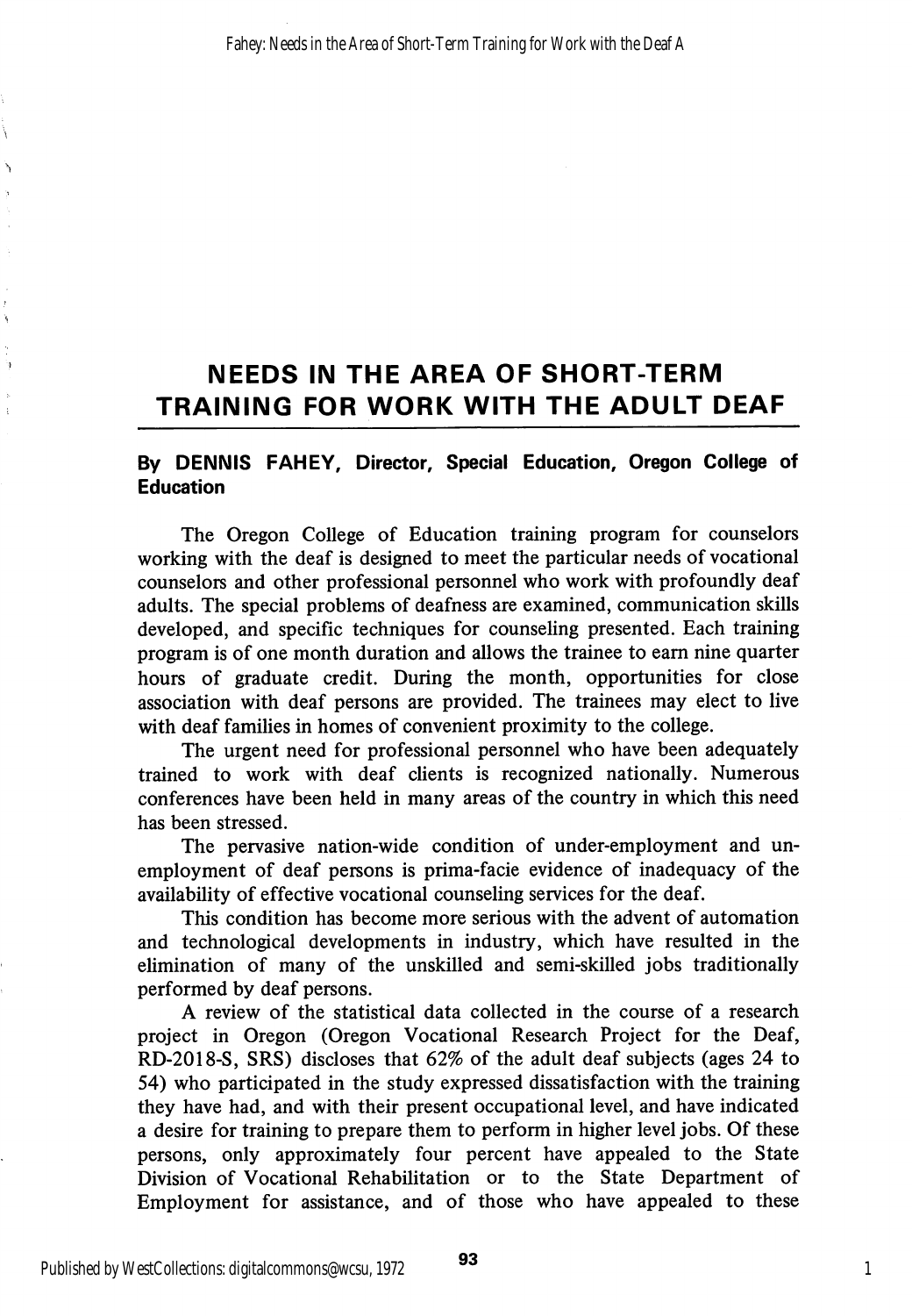agencies, only a small percentage have expressed satisfaction with the services provided.

The number of counselors who have received training in the special techniques requisite for effective counseling with the deaf, and who are oriented to the problems consequent to the condition of deafness, is totally inadequate to meet the counseling needs of the deaf population. Dr. Boyce Williams (Hearing and Deafness; Davis and Silverman; Holt, Rinehart, and Winston; page 524) states that; "The effectiveness of vocational guidance for the deaf rests considerably on the availabiility of special knowledges and skills in certain areas of work, especially the evaluative and counseling activities."

Ada Morgan Hill {Hearing and Deafness; Davis and Silverman; page 506) writes that "The counselor must have a keen understanding of the psychological effects of deafness if he is to deal successfully with the hearing handicapped."

Dr. Stephen P. Quigley, Professor, Institute for Research on Excep tional Children, University of Illinois, states that "The persistent problem of providing occupational placement commensurate with ability indicates the unique skills which a counselor with the deaf must have." (Report of a Workshop on Rehabilitation Casework Standards for the Deaf; University of Illinois Press; 1966; page 4). Dr. Quigley continues, "The Vocational Rehabilitation Administration has long recognized this problem and has acted to alleviate it. Programs have been established which provide for the preparation of specialized counselors of the deaf." A comparatively small percentage of deaf persons who are in need of vocational counseling assistance appeal to state agencies for such service. Mr. R. G. Sanderson, counselor in charge of services for the deaf in the State of Utah, and former President of the National Association for the Deaf, attributes this to the fact that few DVR or State Employment Service agencies are staffed to provide appropriate services for the deaf. Mr. Sanderson states that "Referrals (to DVR) may take care of themselves quite readily if it should become known to the deaf community that there is, in DVR, a counselor who is truly an expert at manual communication."

Mr. Douglas J. N. Burke, Supervisor (former). Unit for the Hard of Hearing, Department of Vocational Rehabilitation, Washington, D.C., states that "A counselor who does not have reasonable knowledge about deafness and problems of the deaf, and does not have a program of services oriented to meet the needs of the deaf will be ineffective, even if he has the desire to be of substantial service." (A Report of a Workshop on Rehabilitation Casework Standards for the Deaf; University of Illinois Press; 1966, page 24).

Dr. Richard Johnson, Administrator (former). Program for the Deaf and Hard of Hearing, Lapeer State Home and Training School, Lapeer, Michigan, further expresses the need for persons trained as specialists for the deaf in the following statement; "The deaf specialist in most State DVR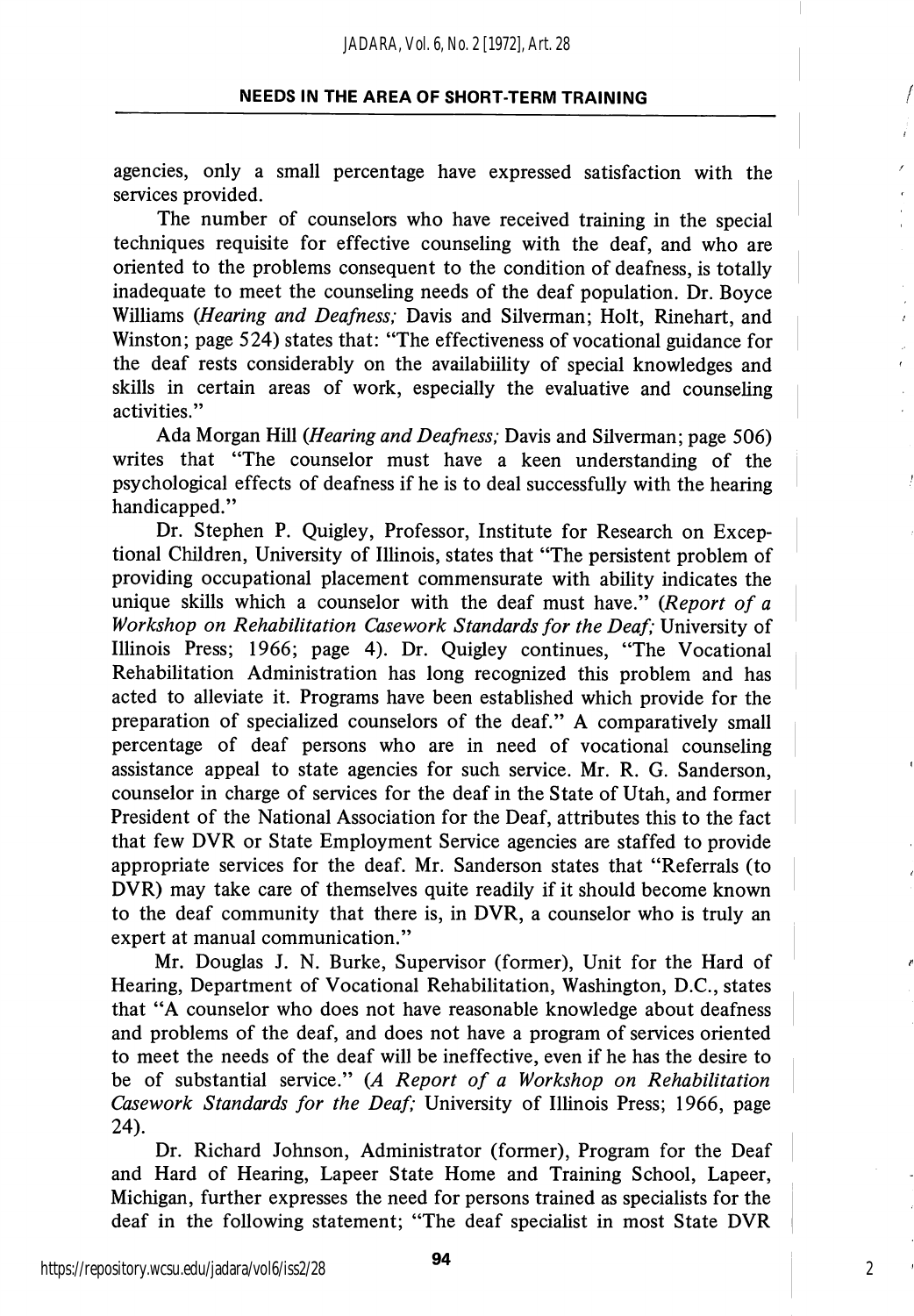agencies is an exception, rather than the rule. In a large number of State and local agencies, the counselor who handles deaf clients does so as merely one more case in his overall general caseload."

There is much in the literature on the deaf to confirm that deaf persons have not received the quality of service which would instill confidence and acceptance of DVR and public employment service agencies.

T. J. Holdt, Administrator, Oregon Vocational Research Project for the Deaf (now completed), points out that "It should be recognized that remedial and corrective programs for the deaf can be Planned and developed but they cannot be implemented without the connecting link between the deaf client and the solution to his problems  $-$  and that link is the *adequately* trained counselor. Therefore, it is imperative that a sufficient number of trained counselors be made available to serve the needs of the deaf population."

The need for counselors who are trained to work with the deaf and seriously hearing impaired has become critical during the past few years, and will become more critical in the future, for the following reasons:

- (1) Increase in the caseload for counseling and rehabilitation services for the deaf, because of the increase in the incidence of deafness.
- (2) Disappearance, or "phasing out", of many kinds of work traditionally performed by deaf persons.
- (3) Increased emphasis on the use of assessment instruments being developed and standardized for use with deaf clients in the counseling situation.
- (4) Planning, development, and implementation of programs for the education and training of adult deaf, in national institutions, such as the National Technical Institute for the Deaf, and Gallaudet College, and integration of the deaf into hearing classes in State colleges, and establishment of programs for the deaf in community colleges, as Seattle, St. Paul, and Delgado.
- (5) National emphasis on rehabilitation for all handicapped persons, as evidenced by the establishment of "Governor's Committees on Rehabilitation" in 46 states.
- (6) An increased awareness on the part of the deaf population of the need for counseling assistance that they may achieve their rightful place in the economic and social order.

The Rehabilitation Service Administration has suggested that 500 counselors for the deaf will be needed for new positions and replacements each year by 1975.<sup>1</sup> Tully<sup>2</sup>, in a study of State agency needs in the

Published by WestCollections: digitalcommons@wcsu, 1972

Ś,

 $\overline{95}$  3

 $^1$ Report on Conference of Directors of Counseling the Deaf Programs, Arkansas Rehabilitation Center, Hot Springs, Arkansas, March 1, 1971.

 $^{2}$ Tully, Norm; Role and Function of Rehabilitation Counselors with the Deaf. Unpublished doctoral dissertation. University of Arizona, 1970.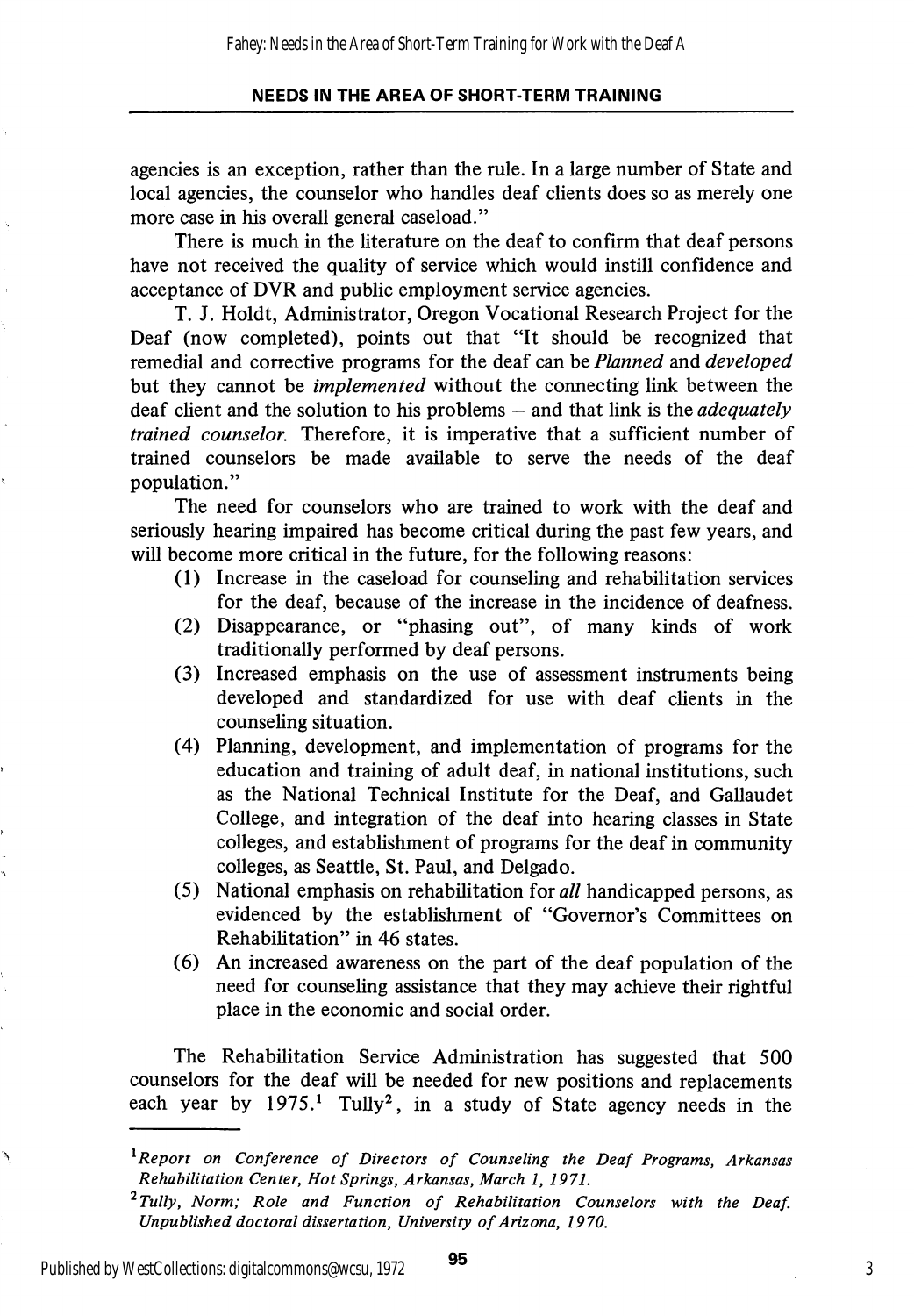rehabilitation of the deaf, reported that 276 new positions for rehabilitation counselors for the deaf will be opening up by 1975.

This program is one of several in the area of communication disorders offered by the Oregon College of Education. The other programs are for teachers of the deaf, audiologists, speech correctionists, teachers of children with learning disabilities, teachers of children with multiple handicaps, and teachers of the mentally retarded. Regular college staff members participate in the "Program in Counseling the Deaf and Hard of Hearing Adult" by conducting classes, assisting in seminars, and in supervising some of the practicum experiences and field trips of the trainees. The strength of the program has been enhanced by the varying backgrounds and competencies of the cooperating staff members.

Since the inception of the program, over 240 persons have attended. These trainees were professional workers from fields of vocational rehabilitation counseling, public employment service counseling, audiology, guidance counseling, psychology, religion, social work, and education.

The planning and development of the program has had the continued cooperation and support of the Oregon Cooperative Council for the Deaf, the Oregon Division of Vocational Rehabilitation, Washington Division of Vocational Rehabilitation, the Seattle Speech and Hearing Center, Seattle Community College, Oregon State School for the Deaf, the Oregon Association for the Deaf, and the staff of the Division of Special Education and Rehabilitation at the Oregon College of Education.

#### I. Objectives of the training program

A. To train rehabilitation counselors and other professionals engaged in activities providing counseling services to the deaf in the special techniques requisite to the successful performance of such services.

B. To orient such a person to the physical, psychological, psycho-social, emotional, and educational effects and implications of severe hearing impairment.

C. To create an awareness on the part of the trainee of the occupational and vocational problems of the deaf, the importance of exploring such problems, and the need for constructive planning and programming for the alleviation of such problems.

D. To familiarize the trainee with the literature relevant to counseling the deaf and to current research in the area of deafness.

E. To generate a high level of interest in the trainee in working with deaf clients.

F. To increase the quality and effectiveness of the traineels counseling service when he returns to the field.

4